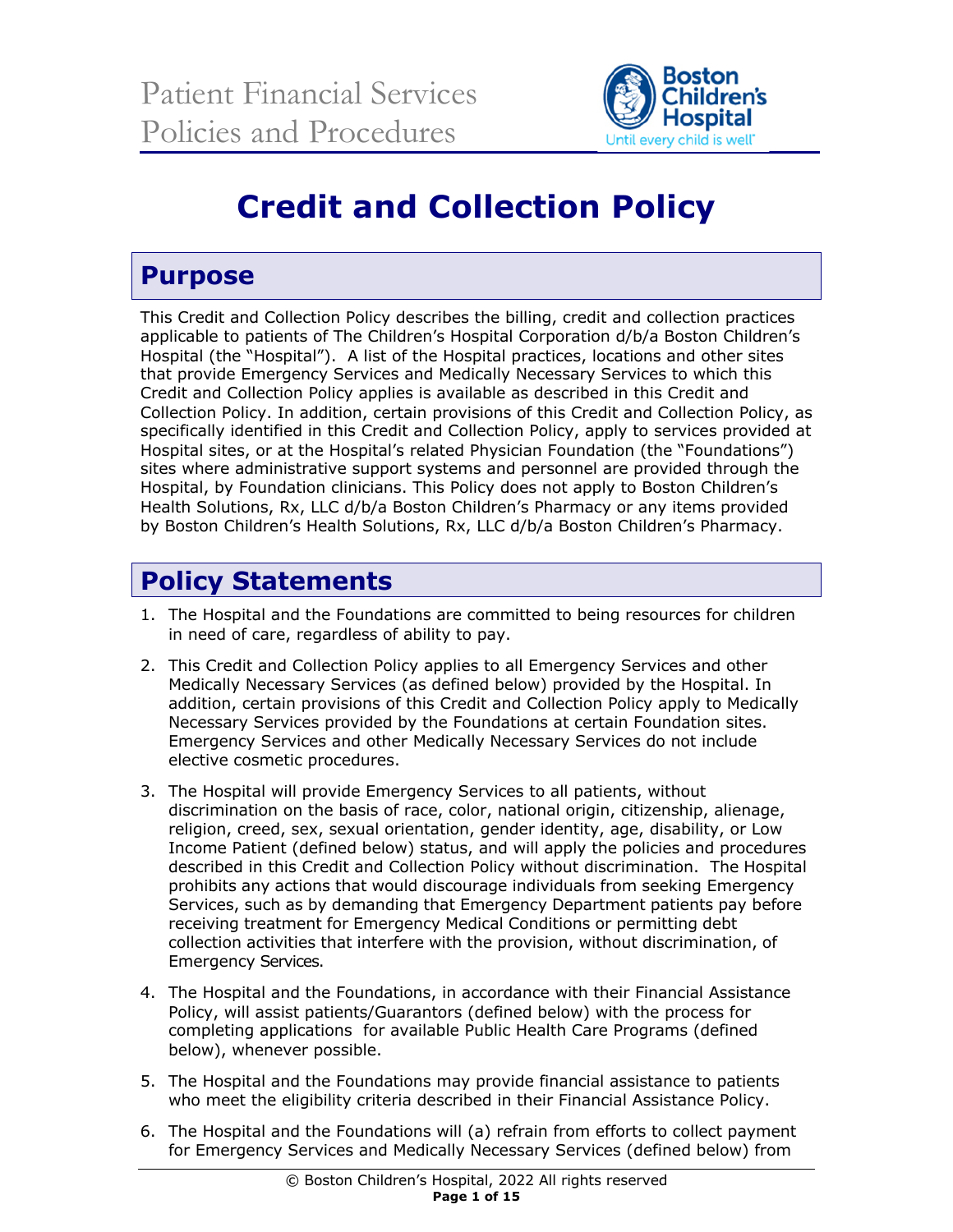patients who are exempt from collection action under this Credit and Collection Policy (b) refund any collections received from such patients for Emergency Services and Medically Necessary Services; and (c) share information with one another about patients' insurance and eligibility for public or Hospital programs.

7. The Hospital and the Foundations may, in accordance with this Credit and Collection Policy and with their Uninsured Patient Discount Policy, extend discounts beyond those available under their Financial Assistance Policy, on a case-by-case basis, in order to recognize unique cases of financial hardship.

# **Definitions**

**Amounts Generally Billed (AGB):** The amounts generally billed for Medically Necessary Services to individuals who have insurance covering such Medically Necessary Services. AGB will be calculated using the "Look-Back Method", and as more fully described in the Hospital's Financial Assistance Policy, in the Section entitled "Limitation on Charges".

**Countable Income:** As defined in the Health Safety Net Regulations.

**Eligible Services**: Hospital or Community Health Center charges that are eligible for payment by the Health Safety Net pursuant to the Health Safety Net Regulations.

**Emergency Medical Condition:** A medical condition, whether physical or mental, manifesting itself by symptoms of sufficient severity, including severe pain, that the absence of prompt medical attention could reasonably be expected by a prudent layperson who possesses average knowledge of health and medicine to result in placing the health of the person or another person in serious jeopardy, serious impairment to bodily function or serious dysfunction of any body organ or part or, with respect to a pregnant woman, as further defined in 42 USC Section 1395dd(e)(1)(B).

**Emergency Services:** Medically Necessary Services provided to an individual with an Emergency Medical Condition.

**Federal Poverty Level (FPL)**: Income thresholds issued annually by the United States Department of Health and Human Services.

**Guarantor**: A person or group of person, including, without limitation, a patient's parents, legal guardians and other family members, who/that assume(s) the responsibility of payment for all or part of the Hospital's or Foundations' charges for services.

**Health Safety Net:** The payment program established and administered in accordance with M.G.L. c.188E, Section 65.

**Health Safety Net Regulations**: The regulations set forth at 101 CMR 613.00, et. Seq.

**Massachusetts Resident:** a resident of the Commonwealth of Massachusetts who meets the criteria set forth in 130 CMR 503.002.

**MassHealth MAGI:** Modified Adjusted Gross Income used for determining eligibility for MassHealth, including, without limitation, the time periods applicable for measuring MAGI Income to determine MassHealth eligibility.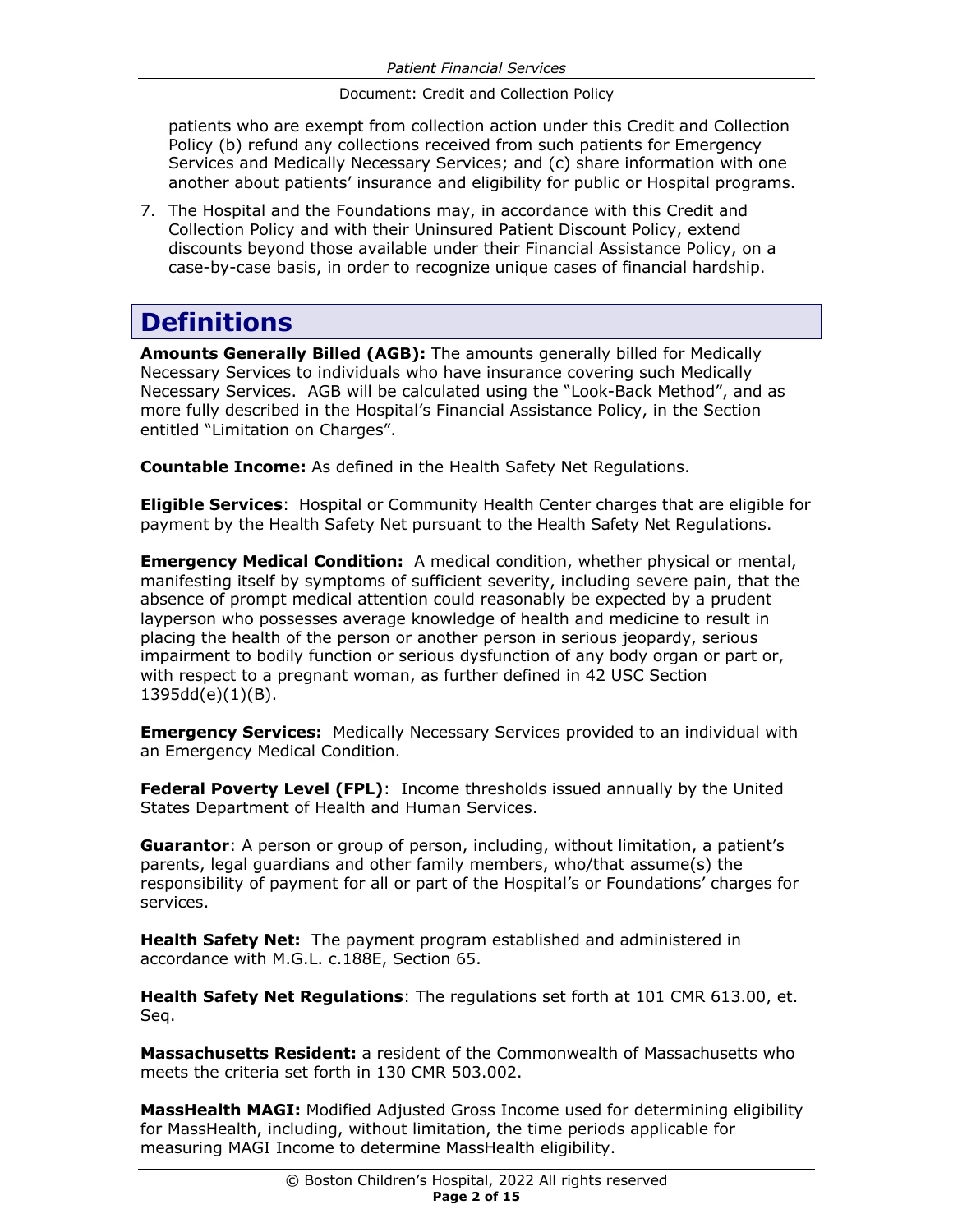**Medical Hardship**: A Health Safety Net eligibility type available to Massachusetts Residents at any Countable Income level whose allowable medical expenses have so depleted his, her or a Guarantor's Countable Income that s/he is unable to pay for Eligible Services, as described in 101 CMR 613.05.

**Medically Necessary Services:** Services that are reasonably expected to prevent, diagnose, prevent the worsening of, alleviate, correct, or cure conditions that endanger life, cause suffering or pain, cause physical deformity or malfunction, threaten to cause or to aggravate a disability, or result in illness or infirmity.

**Non-Covered Services:** Non-Covered Services includes services (a) not included as covered benefits/eligible services under the patient's Private Health Plan or Public Health Care Assistance Program, and for which the patient is financially responsible for payment to the provider(s) of such services; (b) included as covered benefits/eligible services, but are provided after the patient has exhausted all benefits under his/her Private Health Plan or Public Health Care Assistance Program; or (c) that are rendered by a provider that is not included in the patient's Private Health Plan's or Public Health Care Assistance Program's network. Non-Covered Services does not include Emergency Services.

**Patient Financial Responsibility:** All copayments, coinsurance and deductibles required to be paid by the patient/Guarantor under the terms of the Private Health Plan or Public Health Care Assistance Program in which the patient is enrolled or for which the patient has qualified.

**Private Health Plan:** Coverage for health care services provided under health insurance, health plan or other coverage or under any other health, welfare or other plan, fund or trust established for the purpose of paying for, or otherwise addressing payment for, health care services provided to those enrolled in or under or qualified for such insurance, plan or program.

**Provider Affiliates:** The individual practitioners, practice groups and other persons and entities who/that provide Emergency Services and other Medically Necessary Services in the Hospital, including in any clinics of the Hospital and any Hospital licenses health centers. A list of the Hospital's Provider Affiliates is available as described in this Credit and Collection Policy.

**Public Health Care Assistance Programs:** Programs established by a state or federal government to pay or otherwise address the cost of covered/eligible health care services provided to individuals who meet the program's eligibility criteria. Public Health Care Assistance Programs include, but are not limited to, MassHealth, Health Safety Net, subsidized plans offered under the Affordable Care Act, such as ConnectorCare plans, the Children's Health Insurance Program (CHIP), other Medicaid programs and Medicare.

**Other Funding:** includes other resources and sources of funding held by, available to, or for the benefit of, the patient/Guarantor, which can be used to pay for the patient's care, including, without limitation, through charitable organizations, from relatives, friends and other third parties, and trust funds (including funds available under crowd funding and other similar methods for fundraising).

**Urgent Care:** Medically Necessary Services provided by the Hospital after the onset of a medical condition, whether physical or mental, manifesting itself by acute symptoms of sufficient severity (including severe pain) that a prudent layperson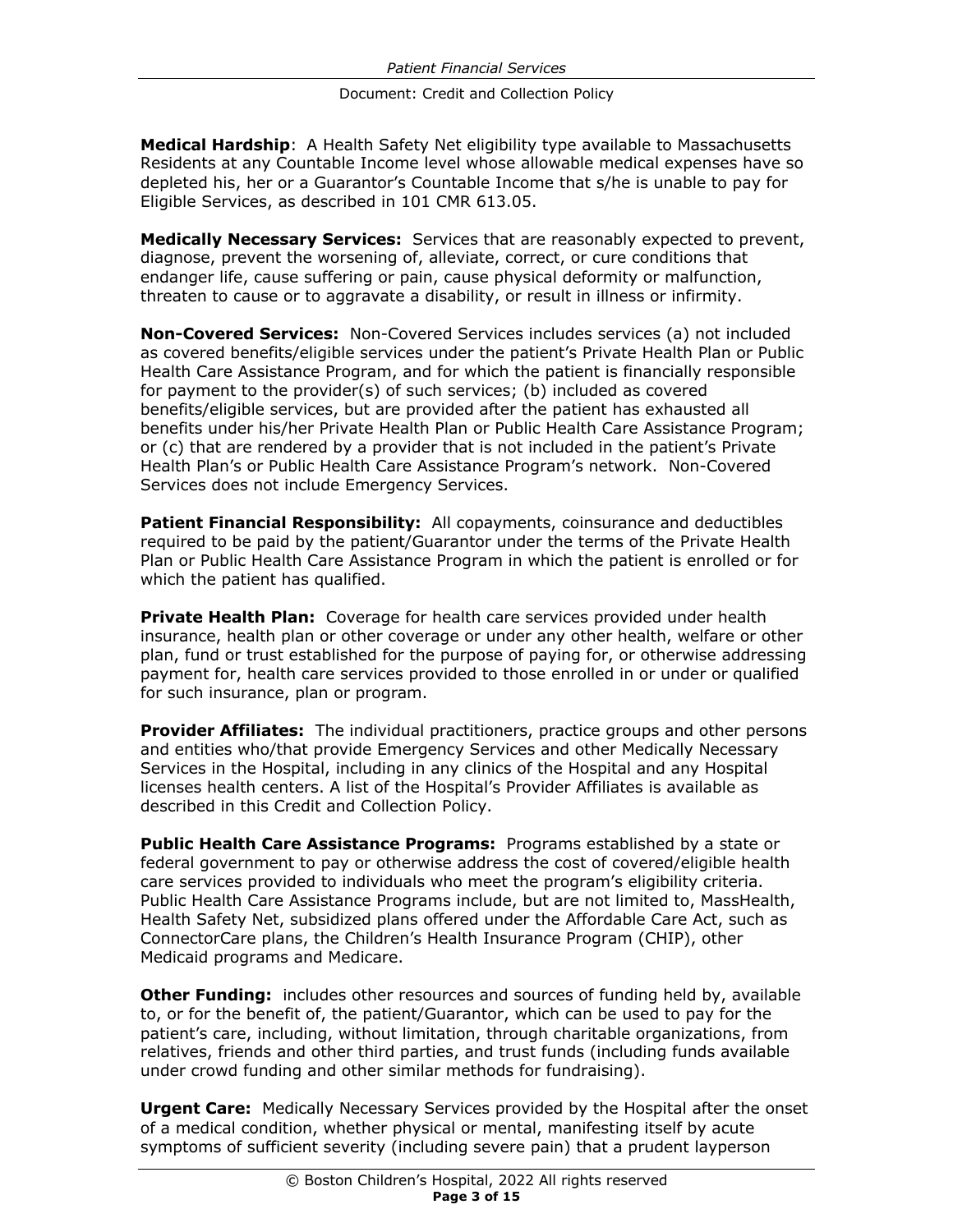would believe that the absence of medical attention within 24 hours could reasonably expect to result in placing a patient's health in jeopardy, impairment to bodily functions, or dysfunction of any bodily organ or part. Urgent Care services are provided for conditions that are not life threatening and do not pose a high risk of serious damage to an individual's health. Urgent Care services do not include elective services.

## **Classification of Services/Deferral or Refusal of Services**

Persons may present themselves, or may be presented, for unscheduled treatment in the Hospital's Emergency Department, or otherwise present themselves, or are presented, on the Hospital's Main Campus, and request examination or treatment for what may be an Emergency Medical Condition, or may have such a request made on his or her behalf. Any patient presenting for Emergency Services will be evaluated without regard to the patient's insurance coverage or ability to pay, consistent with the federal Emergency Medical Treatment and Labor Act (EMTALA). After evaluation of a patient in the Emergency Department, the treating physician in the Emergency Department classifies the services as Emergency Services or Urgent Care (according to the definitions set forth above), or as Non-Urgent.

Elective services and scheduled services are Non-Urgent, and as such are neither Emergency Services nor Urgent Care, regardless of the setting in which they are provided. These classifications are used by the Hospital for purposes of determining emergency and urgent care bad debt coverage under the Health Safety Net.

The Hospital prohibits any actions that would discourage individuals from seeking Emergency Services, such as by requiring that Emergency Department patients pay before receiving treatment for Emergency Medical Conditions or permitting debt collection activities that interfere with the provision, without discrimination, of Emergency Services.

In addition, the Hospital will not defer or refuse treatment of patients who present for Emergency Services or Urgent Care or who are enrolled in a Public Health Care Assistance Program, solely due to financial considerations. The Hospital reserves the right to defer or refuse the provision of non-Emergency Services, non-Urgent Care to a patient, including in situations in which the patient/Guarantor refuses to comply with deposit requirements or lacks resources to pay for services either privately through Other Funding, and refuses to apply for or use available Private Health Plan coverage or Public Health Care Assistance Programs available to the patient or for which the patient is eligible, or refuses to supply required documentation for such application(s).

### **Procedures for Collecting Patient/Guarantor Financial Information**

**A. Acquisition of Information:** Prior to the delivery of any health care services (except for cases of Emergency Services and Urgent Care), the patient/Guarantor is expected to provide timely and accurate information on the patient's Private Health Plan or Public Health Care Assistance Program coverage and/or eligibility for such coverage; demographic information; changes to status of Private Health Plan or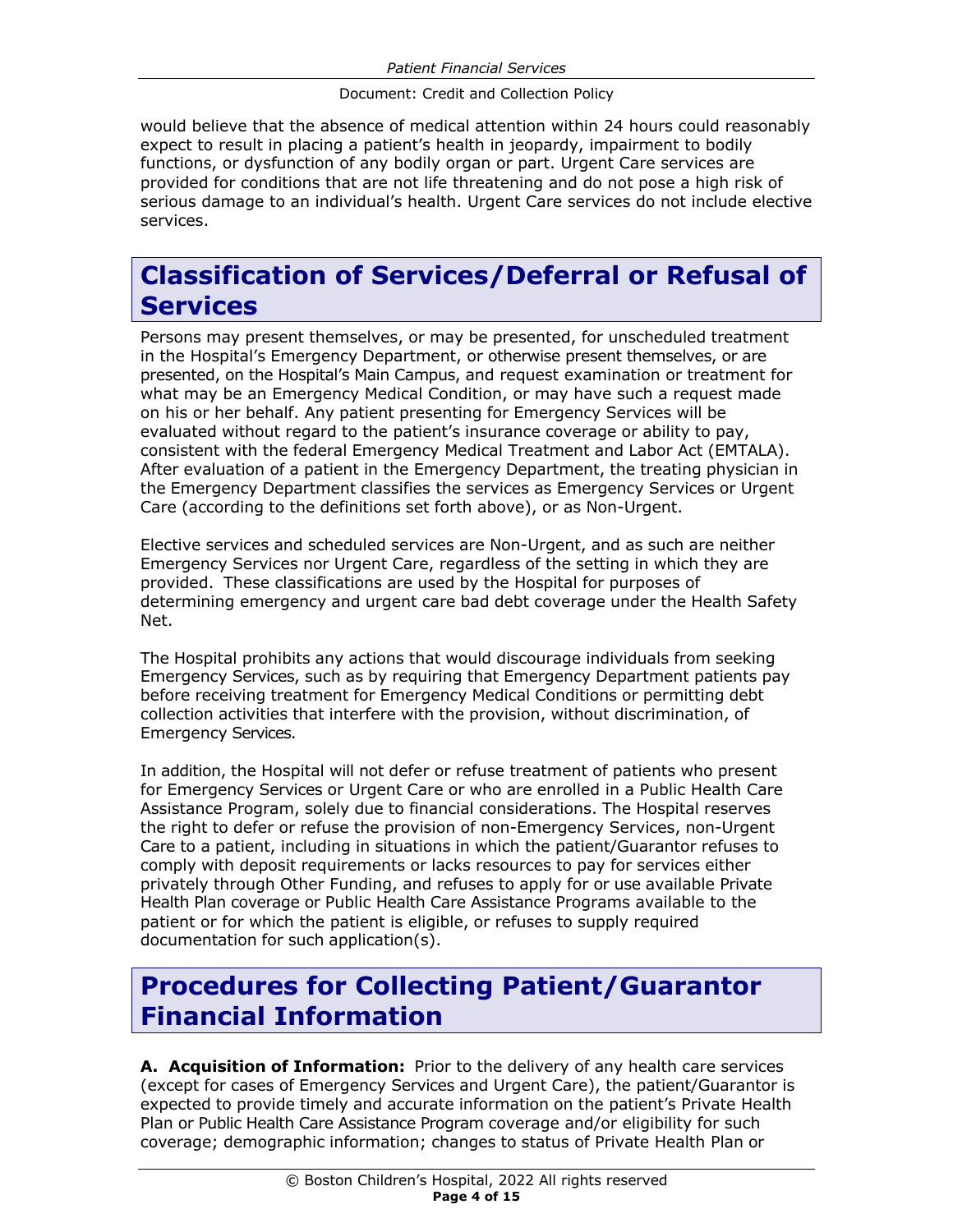Public Health Care Assistance Program coverage; and information on any deductible, copayments and coinsurance that are owed based on the patient's existing coverage or other payment obligations. The detailed information may include:

- 1. Patient's full name, address, telephone number, email address, date of birth, social security number (if available), current Private Health Plan or Public Health Care Assistance Program coverage, citizenship and residency information, and the patient's/Guarantor's financial resources that may be used to pay for the patient's care;
- 2. Full name of the patient's Guarantor, address, telephone number(s), email address, date of birth, social security number (if available), current Private Health Plan or Public Health Care Assistance Program coverage, and financial resources that may be used to pay for the patient's care; and
- 3. Other resources that may be used to pay for the patient's care, including, without limitation, Other Funding, other insurance programs, motor vehicle or homeowner's insurance policies if the treatment was due to an accident, worker's compensation programs, and student insurance policies.
- 4. Documentation that verifies the information described above.

When the information required or acceptable verification of the information is not provided at the time an admission or outpatient visit is scheduled, successive attempts will be made to collect the needed information, through post discharge/post service.

**B. Data Collection Points:** The following identifies the points at which an attempt to collect this information may be made and by whom:

- 1. **While scheduling an Admission or Outpatient Visit:** The physician office or Hospital staff member scheduling the service will request financial information.
- 2. **During Verification of Patient Information:** Patient Financial Services staff, physician office or Hospital staff verifying patient information prior to service may request financial information, if necessary.
- 3. **Day of Admission/Time of Service; during the Hospital Stay; at the Time of Discharge; and Post Discharge/Post Time of Service:** Patient Financial Services, Patient Care Coordinators, or Care Managers, as applicable. When any aspect of the patient/Guarantor financial information is in question, the patient/Guarantor may be referred to Patient Financial Services to clarify the information. This process applies to both scheduled and Emergency Services (as soon as reasonably practicable after the service or admission, consistent with requirement under EMTALA).
- 4. **Emergency Services:** Emergency Department registration staff will interview, obtain and verify all necessary patient and financial information, as soon as permitted under EMTALA regulations. Information not obtained at time of service or admission will be requested through patient/Guarantor contacts and interviews throughout the patient's stay, or at time of discharge if all other attempts are unsuccessful. If authorized by the patient/Guarantor, contacts to other individuals will be made to obtain information to assess the patient's/Guarantor's ability to pay for services provided.

In addition, patients/Guarantors may provide information using the Hospital's patient portal or one of the Hospital's check in kiosks, which are located in various areas in the Hospital.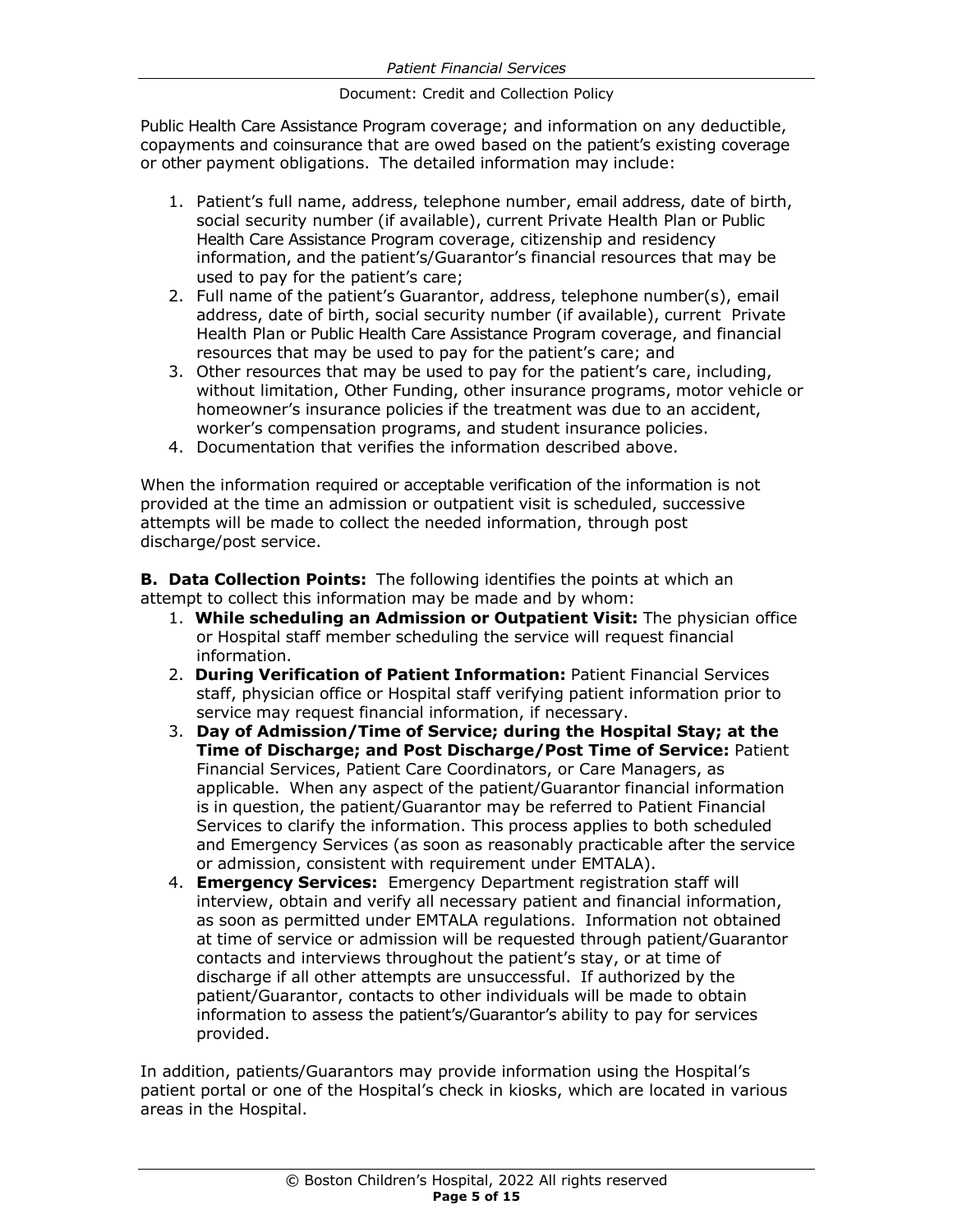**C. Hospital Verification of Patient Financial Information:** Patient Financial Services staff, clinical department administrative staff, or Patient Care Coordinators will make reasonable and diligent efforts to verify patient-supplied financial information as soon as possible after it is provided, until the time of discharge or provision of an outpatient service. For services provided to an uninsured patient, Patient Financial Services staff will check, through the MassHealth program's and/or the Massachusetts Executive Office of Health and Human Services' verifications systems, whether the patient is eligible for or has submitted an application for MassHealth, ConnectorCare, or other Public Health Care Assistance programs. If information cannot be verified prior to the time of discharge or provision of an outpatient service, the Patient Financial Services Department or its agents may attempt to verify the information during the billing and collection process.

The Hospital's reasonable and diligent efforts to verify patient information will include, but are not limited to, requesting information about the patient's coverage and eligibility for coverage; checking any available public or private health plan databases; verifying liability of a known third party payer; submitting claims to all responsible health plans identified, and complying with such health plans' billing and authorization requirements, and appealing a denied claim when the service is payable in whole or in part by an insurer.

The Hospital will also make reasonable and diligent efforts to investigate whether a third party resource may be responsible for the services provided by the Hospital, including but not limited to: (1) a motor vehicle or homeowner's liability policy, (2) general accident or personal injury protection policies, (3) worker's compensation programs, and (4) student insurance policies, among others. Upon identification of a responsible third party resource with respect to any services for which the Hospital has received payment from the Health Safety Net program, the Hospital will return such payment to the Health Safety Net program. The Hospital will inform patients of their responsibility to inform the appropriate Public Health Care Assistance Program of any changes in income or insurance status.

**D. Release of Information/Assignment of Benefits:** The patient/Guarantor may be requested to sign an assignment of benefits or other third party payment sources (e.g., payments resulting from tort actions) directly to the Hospital for services provided, and an authorization to release information as necessary to accomplish the assignment of those benefits. The authorization shall also indicate that the patient/Guarantor may be financially responsible for charges not covered by the assignment.

**E. Confirming Financial Responsibility for Non-Covered Services:** When an authorization required by the patient's Private Health Plan, Public Health Care Assistance Program, or other responsible payer has not been obtained prior to the provision of services, or when a service is not covered under the patient's Private Health Plan or Public Health Care Assistance Program coverage, including, without limitation, when the Hospital or physician is not an in network provider under the patient's Private Health Plan or Public Health Care Assistance Program coverage, the patient/Guarantor will be required to sign a statement acknowledging that s/he has been notified of the absence of the required authorization or the lack of coverage for the services, and informing him/her of his/her financial responsibility for services ultimately determined to be Non-Covered Services.

If it is determined at any time during the patient's course of treatment that the patient/Guarantor is unable to pay, the patient/Guarantor who is unable to pay for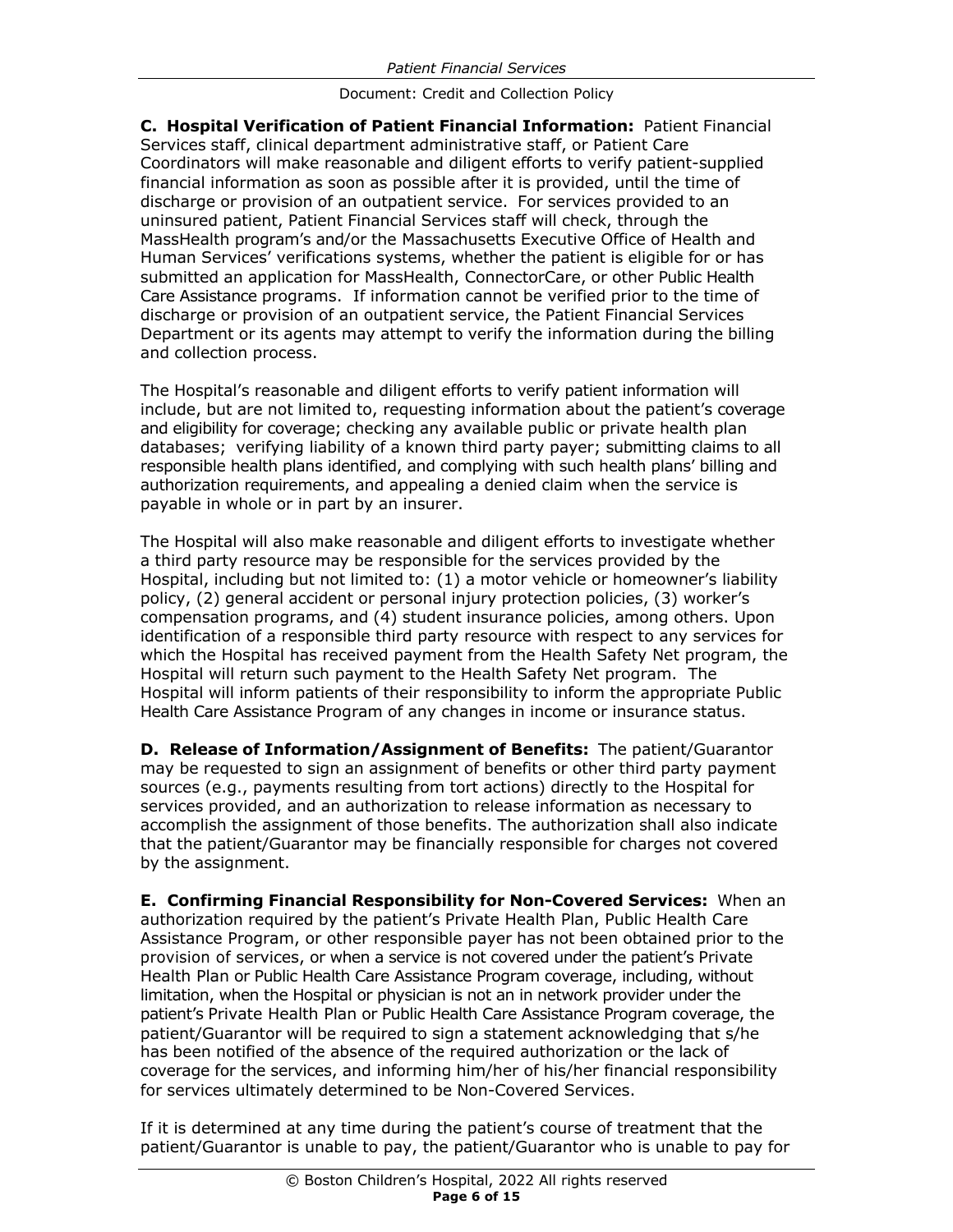services provided will be referred to the Hospital's financial counselors for assistance with identifying any Private Health Plans or Public Health Care Assistance Programs for which they may be eligible, and any financial assistance and/or discount programs for which they may qualify.

# **Payment**

In general, payment in full is expected upon receipt of a bill from the Hospital. It is ultimately the patient's/Guarantor's obligation to keep track of and timely pay the unpaid bills for care received by the patient from the Hospital, including any existing copayments, co-insurance and deductibles.

#### **A. Deposits/Patient Financial Responsibility**

- 1. **Emergency Services:** The Hospital will not require a pretreatment deposit, or payment of any Patient Financial Repsponsibility from any patient/Guarantor as a condition of receiving Emergency Services, regardless of the patient's/Guarantor's ability to pay.
- 2. **Non-Emergency Services:** The Hospital may require a preadmission deposit or payment of any Patient Financial Responsibility for non-emergent inpatient or outpatient services from a patient/Guarantor, if the patient lacks sufficient coverage for the services to be provided, is not exempt from collection actions, and has not entered into a Payment Plan with the Hospital.
- 3. **Special Provisions for Patients Who Have Qualified for coverage under the Health Safety Net Program:** No patient determined to be a Low Income Patient will be required to pay a deposit, except as follows: (a) A patient determined to be a Low Income Patient with a deductible requirement may be required to provide a deposit up to 20% of the amount of his/her deductible, up to \$500; and (b) A patient eligible for Medical Hardship may be required to provide a deposit up to 20% of his/her Medical Hardship contribution, up to \$1000. All remaining balances will be subject to the payment plan conditions established in 101 CMR 613.08.

**B. Discounts:** Discounts on patient accounts are not eligible for and will not be submitted to the Health Safety Net. The Hospital offers discounts of up to 40% of charges to uninsured patients, depending upon timeliness of payment, in accordance with the Hospital's Uninsured Patient Discount Policy. Eligibility criteria and other terms related to uninsured patient discounts are described in the Hospital's Uninsured Patient Discount Policy, which is available to patients through the Hospital's Financial Counselors, and at **www.childrenshospital.org/financialassistance***.*

**C. Payment Plans:** In the event that a patient/Guarantor cannot pay the Hospital's bill, upon receipt, for care provided to the patient, and the patient is determined not to be eligible for Health Safety Net or other applicable Private Health Plan coverage or Public Health Care Assistance Programs, and does not qualify for financial assistance under the Hospital's Financial Assistance Policy, the Hospital may offer the patient/Guarantor an arrangement to make payments over an extended period of time.

1. The Hospital will offer Low Income Patients and patients who qualify for Medical Hardship, with a balance of \$1,000 or less, after initial deposit, at least a one-year, interest-free payment plan, with a minimum monthly payment of no more than \$25. Low Income Patients and patients who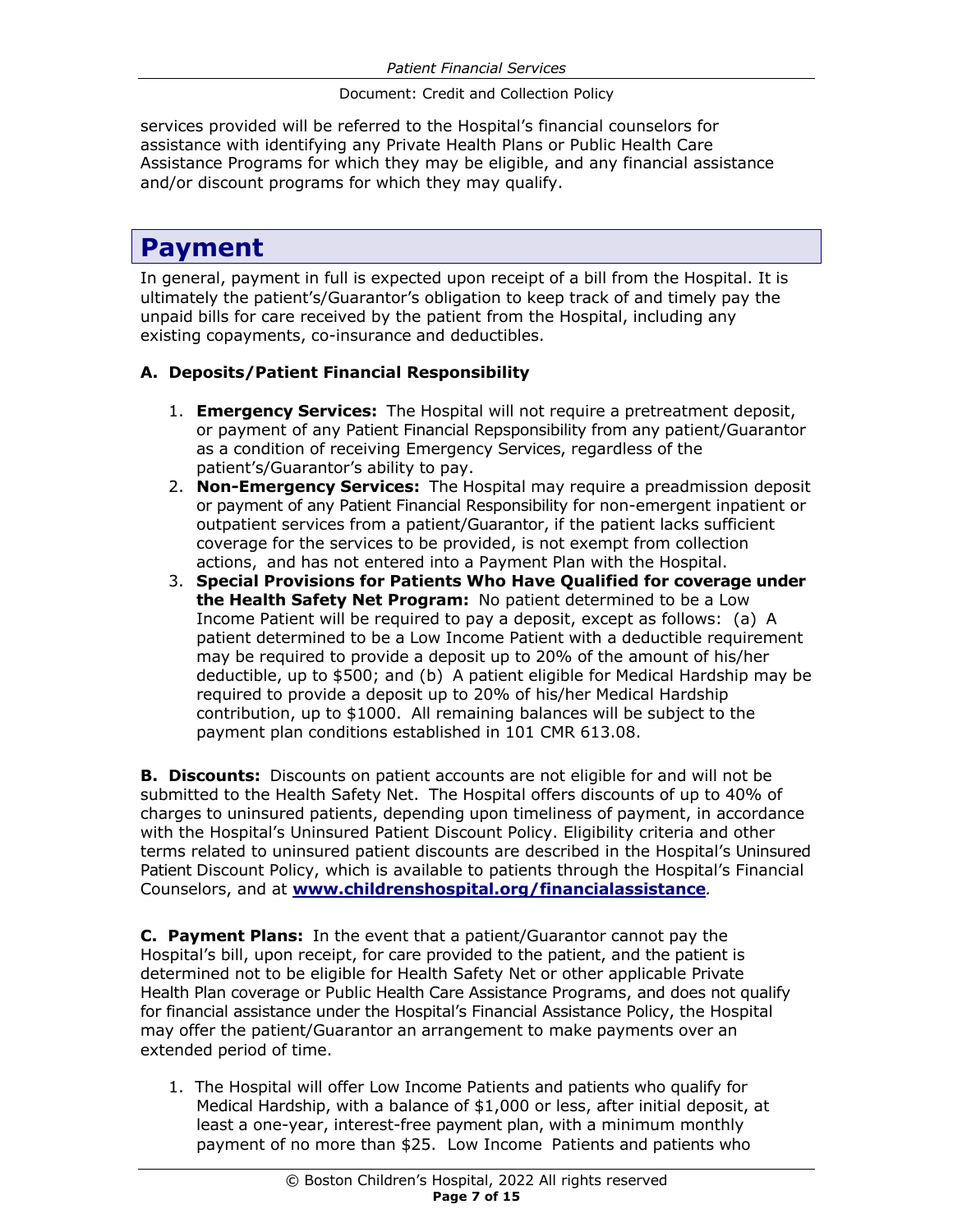qualify for Medical Hardship, with a balance of more than \$1,000, after initial deposit, will be offered a two-year, interest-free payment plan. In cases of extraordinary circumstances, requests for payment plans over two years will be considered on a case-by-case basis.

- 2. For all other patients/Guarantors, in cases of extraordinary circumstances, the Hospital may offer payment plans of such amounts and durations as are appropriate to the circumstances, on a case-by-case basis.
- 3. The Hospital does not generally offer a deductible payment plan for outpatient services.

# **Help to Apply for Financial Assistance**

The Hospital will provide information to patients/Guarantors about, and assistance with applying/qualifying for, Public Health Care Assistance Programs and other financial assistance programs, including MassHealth, Connector Care, qualification as a Low Income Patient under the Health Safety Net Regulations, and other Medicaid programs, as well as the Hospital's Financial Assistance and Uninsured Patient Discount programs. The Hospital will make reasonable efforts to provide translator services for patients and Guarantors with limited English proficiency.

Patients/Guarantors must provide all documentation required for such applications. The Hospital has no role in the determinations of eligibility for Public Health Care Assistance Programs, which are made by the agencies responsible for administering those programs. It is the patient's/Guarantor's responsibility to inform the Hospital of all coverage determinations made by those agencies, and of any change in the patient's eligibility for such programs.

**A. Public Notice of Availability of Financial Assistance.** The Hospital will post signs notifying patients of the availability of financial assistance and of assistance offered by the Hospital to facilitate the patient's application for other Public Health Care Assistance Programs, and the Hospital locations at which patients and families may apply for such assistance. These signs will be posted in inpatient, outpatient and emergency admissions/registration areas as well as in business offices customarily used by patients.

**B. Individual Notice of Availability of Financial Assistance.** The Hospital will provide, (i) during the patient's initial registration with the Hospital; (ii) on all billing invoices and in other written collection actions; and (iii) when the Hospital becomes aware of a change in the patient's eligibility or health care coverage, an individual notice of the availability of financial assistance and Eligible Services (as defined in the Health Safety Net Regulations) and other Public Health Care Assistance Programs, and may provide assistance in applying for such programs, to any patient who seeks such assistance.

#### **C. Electronic Access to Credit and Collection and Other Policies**.

Patients/Guarantors can access copies of this Credit and Collection Policy, and the Hospital's and the Foundations' Financial Assistance Policy and Uninsured Patient Discount Policy, as well at its AGB Calculation and copies of other documents used to notify patients of the availability of assistance, at

**www.childrenshospital.org/financialassistance***.*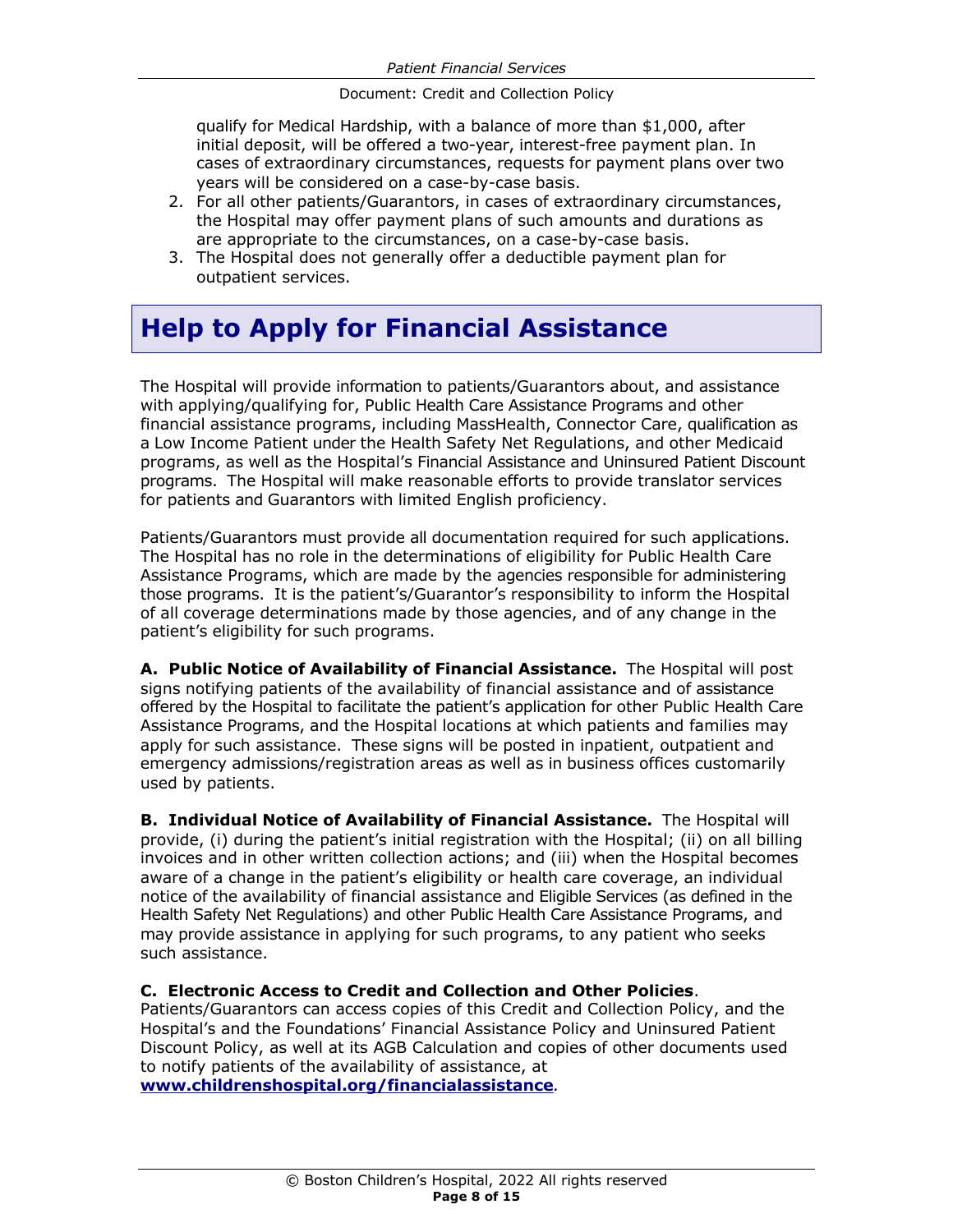# **Billing/Collection Practices; Bad Debt Determinations**

The Hospital applies the same continuous billing and collection efforts to all accounts for uninsured patients as it does to accounts for other patients. Copies of the Hospital's standard billing invoices and financial assistance approval/denial letters are available as described in this Credit and Collection Policy

**A. Eligible Service Determinations.** The Hospital complies with the regulations and guidelines issued by the Commonwealth of Massachusetts in the administration of Health Safety Net claim eligibility and claims submitted under other Massachusetts Public Health Care Assistance Programs.

The Hospital complies with applicable billing requirements, including, without limitation, the Department of Public Health regulations (105 CMR 130.332) regarding non-payment of specific services or readmissions that the Hospital determines were the result of a Serious Reportable Event (SRE). SREs that do not occur at the Hospital are excluded from this determination of non-payment. The Hospital also does not seek payment for Eligible Services provided to a Low Income Patient or for Covered Services provided to MassHealth enrollees with respect to claims for which payment was initially denied by the Low Income Patient's insurer due to an administrative billing error by the Hospital.

**B. Patients/Guarantors Exempt from Collection Actions:** The Hospital and the Foundations do not bill or otherwise engage in collection action with respect to Medically Necessary Services provided to any patient who establishes that s/he is:

- 1. Enrolled in MassHealth, receiving benefits under the Emergency Aid to the Elderly, Disabled and Children program (except that the Hospital may bill such patients for Patient Financial Responsibility under these programs of assistance). The Hospital may initiate billing for a patient who alleges that s/he is a participant in any of these programs but fails to provide proof of such participation; upon receipt of satisfactory proof that the patient is a participant in one or more of these programs, and receipt of a signed application, the Hospital shall cease collection activities.
- 2. A participant in the Children's Medical Security Plan (CMSP) whose MassHealth MAGI is equal to or less than 400% of the Federal Poverty Level (FPL). The Hospital may initiate billing for a patient who alleges that s/he is a participant in the CMSP but fails to provide proof of such participation; upon receipt of satisfactory proof that a patient is a participant in CMSP, the Hospital shall cease collection activities.
- 3. A Low Income Patient (other than a dental-only Low Income Patient) is exempt from collection action for any Eligible Services received only during the period for which s/he has been determined to be a Low Income Patient (except for copayments and deductibles related to such Eligible Services). The Hospital may bill Low Income Patients for Eligible Services rendered prior to their determination as Low Income Patients, only after their Low Income Patient status has expired or otherwise been terminated.
- 4. A Low Income Patient (other than a dental-only Low Income Patient) with MassHealth MAGI or Medical Hardship Family Countable Income (as described in 101 CMR 613.04(2)) of 400% of FPL is exempt from collection actions for the portion of the bill that exceeds the Low Income Patient's deductible, and may be billed for copayments and deductible amounts consistent with state regulations. The Hospital may continue to bill Low Income Patients for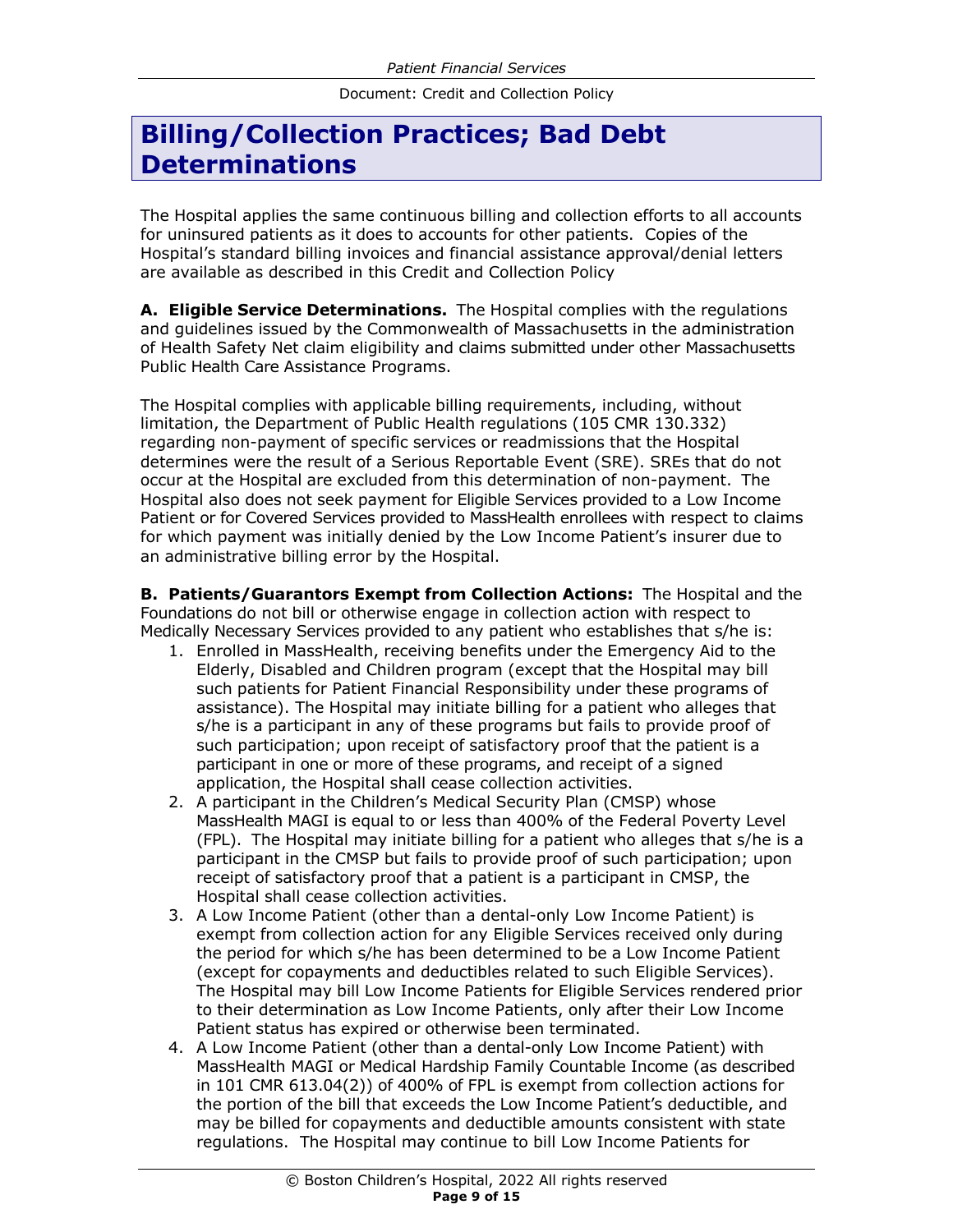services rendered prior to their determination as Low Income Patients, but only after their Low Income Patient status has expired or otherwise been terminated.

- 5. A patient who has qualified for Medical Hardship, with respect to that amount of the bill that exceeds the Medical Hardship contribution (as calculated in accordance with applicable Health Safety Net regulations). If a claim already submitted as Emergency Bad Debt becomes eligible for Medical Hardship payment from the Health Safety Net, the Hospital will cease collection activity for those services.
- 6. A patient whom the Hospital or a Foundation was assisting to apply for Medical Hardship, if the Hospital or Foundation, as applicable, failed to submit the patient's application within five (5) business days of completion of the application and provision of all required documentation by the patient/Guarantor to the Hospital or Foundation, with respect to any bills that would have been eligible for Medical Hardship payment had the application been submitted and approved.

Low Income Patients are not exempt from collection actions for services other than Eligible Services that are provided at the request of the patient/ Guarantor and for which the patient/Guarantor has agreed to be responsible; provided that Low Income Patients will not be billed for claims related to medical errors or for claims denied by the patient's primary insurer due to an administrative or billing error. The Hospital will obtain the patient/Guarantor's written consent to be billed for such services.

At the request of a patient, the Hospital or Foundation, as applicable, may bill a Low Income Patient in order to allow such patient to meet the required CommonHealth one time deductible.

**C. Initial Billing:** Except for patients exempt from collection action, as described above, the Hospital will provide an initial bill to the patient/Guarantor or a specified third party.

**D. Collection Follow-Up:** The Hospital uses external agencies to perform collection activities on self-pay accounts, and holds any such agency to the standards specified in the Hospital's Patient Financial Services policies on collection practices in effect from time to time, which shall be consistent with this Credit and Collection Policy**.** All patient accounts not exempt from collection action will be subject to continuous collection activity and will receive a minimum of three collection actions. Collection actions by the Hospital or its designated agent may include, but are not restricted to, the following:

- 1. Initial bill, sent to the patient/Guarantor and any other party or parties responsible for the patient's financial obligations;
- 2. Additional billing statements (sent every 30 days following the determination of a self-pay liability);
- 3. Follow-up letter (sent via first-class mail or certified mail);
- 4. Telephone calls, electronic notifications (e.g., via email addresses), personal contact notices;
- 5. Final notice for balances over \$1,000 (sent via certified mail); and
- 6. Meetings with Guarantor or other responsible party.

The Hospital will maintain a file for each patient that includes all documentation of the Hospital's collection efforts, including copies of bills, follow-up letters, reports of telephone and personal contacts and other efforts made.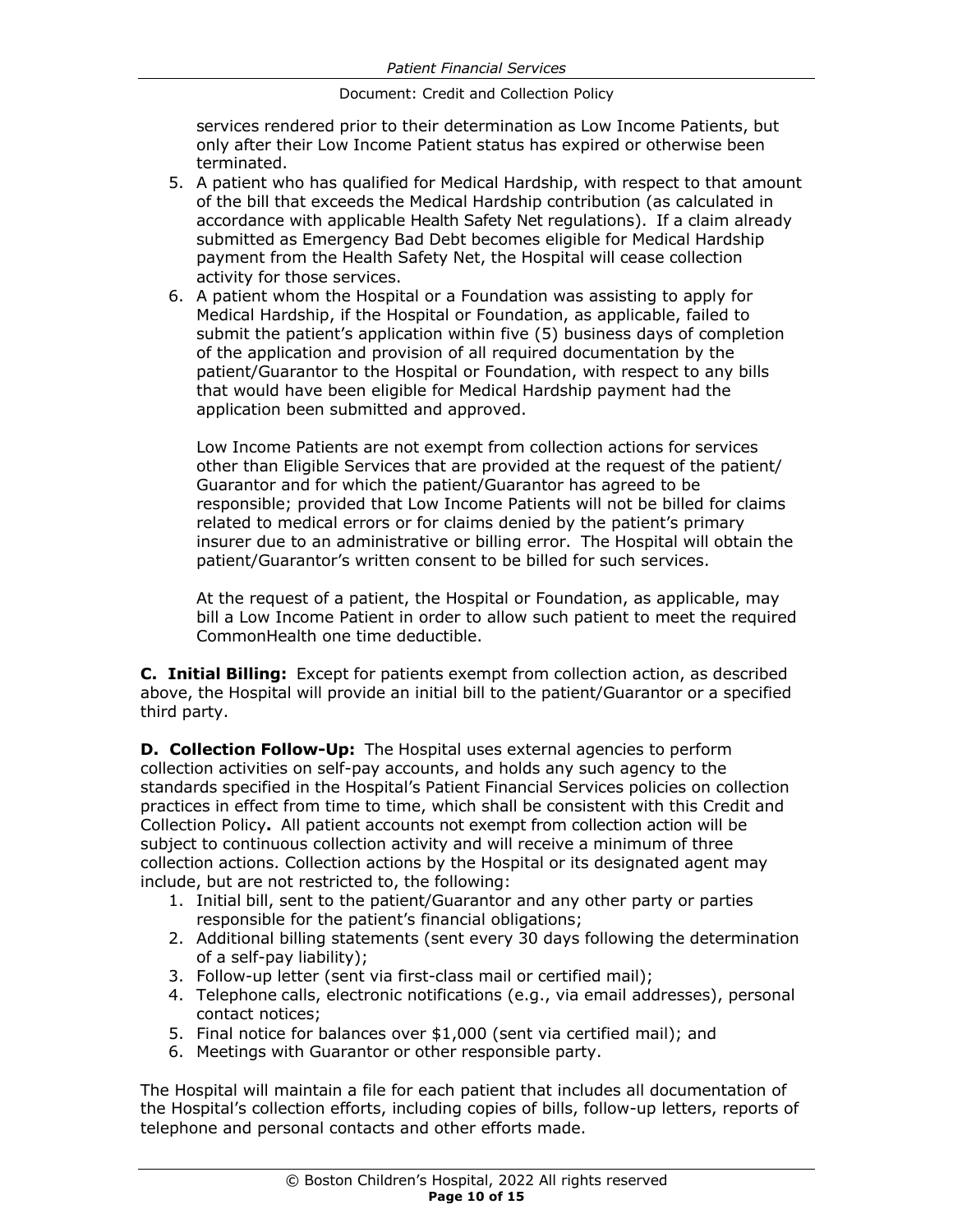**E. Returned Mail:** Accounts for which returned mail is received will be investigated to locate the patient and/or Guarantor. Efforts to obtain a current address will include, at a minimum:

- 1. Review of all in-house records and appointments to determine if a more current address is documented;
- 2. Contact with any known relatives or friends; and
- 3. Review of current telephone directory.

The Hospital may engage outside agencies, vendors and other service providers to perform additional skip tracing activities. Efforts to locate the party responsible for the obligation or the correct address on bills returned as "incorrect address" or "undeliverable" will be documented.

**F. Bankruptcies:** Upon receipt of legal notification of the patient's/Guarantor's bankruptcy, all collection activity will cease and the account will be adjusted. Bankruptcy cases will not be eligible for and will not be submitted to the Health Safety Net.

**G. Bad Debt Determination:** After reasonable collection efforts have failed to yield payment of charges on an account, the balance on the account may be classified as bad debt in accordance with this Credit and Collection Policy and any other applicable finance department policies (which will be consistent with this Credit and Collection Policy); provided that Patient Financial Responsibilities are not included in Bad Debt for purposes of making claims under the Health Safety Net.

Conditions for Immediate Bad Debt Determination: When information is obtained to designate an account as bad debt at any time during the follow-up collection process, the account may be immediately considered as bad debt without any further collection action. Included in this category are the following:

- 1. Unsuccessful attempt to identify the cause for failure of delivery of mail that is returned as undeliverable. Undeliverable or "bad address" accounts are categorized for follow-up by Patient Financial Services staff and researched for correct address/contact prior to placing the account in a bad debt status.
- 2. Unsuccessful attempt to identify a working telephone number after patient's/Guarantor's telephone has been disconnected.
- 3. Written or oral notification of the patient's/Guarantor's unwillingness or refusal to pay.
- 4. Receipt of official notification from an insurer or other responsible payer that benefits were paid to the subscriber, and at least one unsuccessful attempt has been made to contact the patient/Guarantor after such notification from the insurer/other responsible payer.

#### **H. Billing Emergency Services Bad Debt to the Health Safety Net:** In

addition to the collection practices outlined above, the Hospital will send a certified letter to any patient (except a patient for whom notices have been returned as "undeliverable" or "incorrect address") with an outstanding balance of more than \$1,000 in Emergency Services and related services before billing the balance to the Health Safety Net. The balance of the account will be billed to the Health Safety Net only after it has remained unpaid for more than 120 days from the date of the initial billing notice. Reasonable collection efforts undertaken during that period will be documented in the patient's financial record. For services provided to an uninsured patient, Patient Financial Services staff will validate, through the MassHealth's eligibility verification system, that the patient is either not eligible for or has not submitted an application for MassHealth, and that the patient is not a Low Income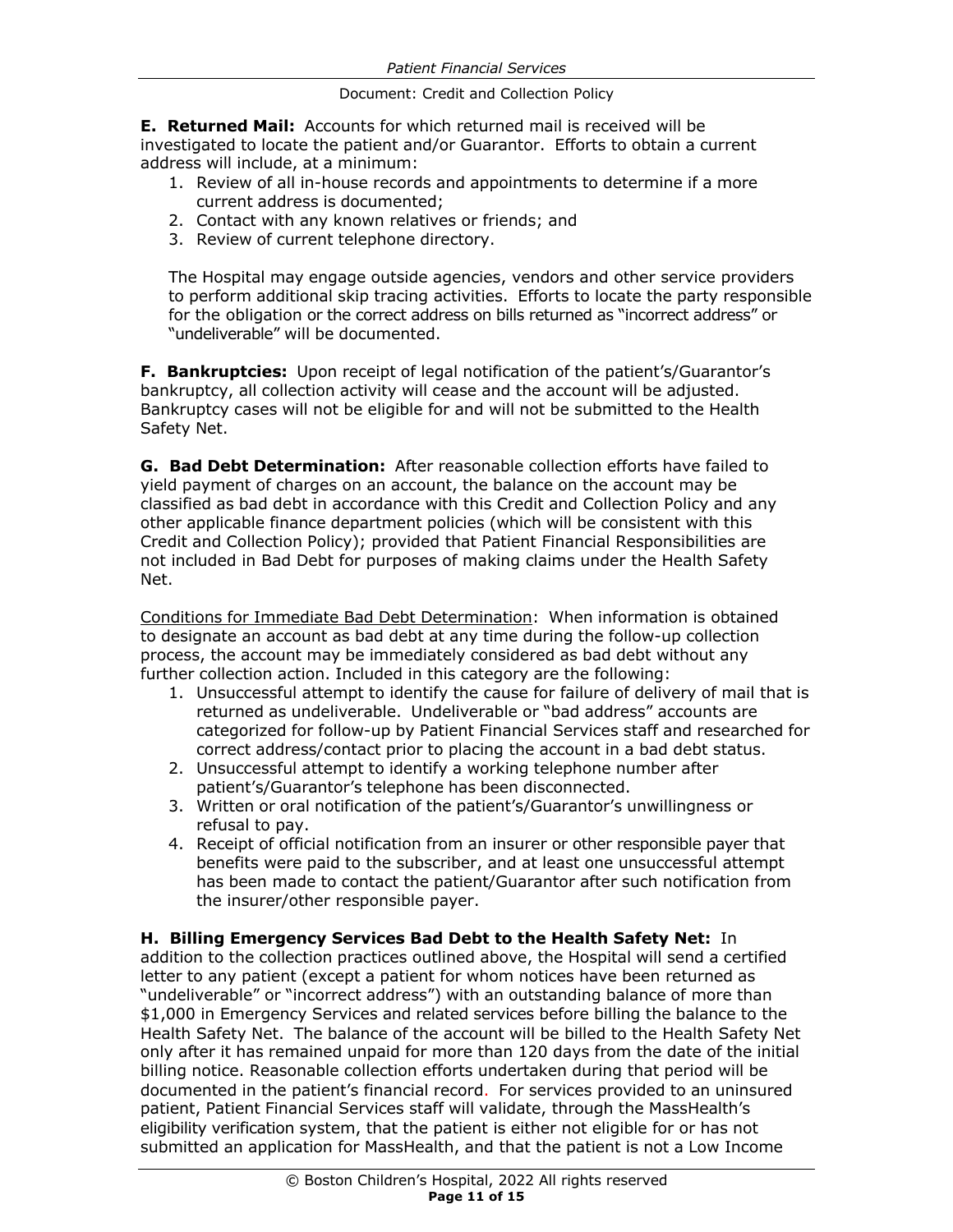Patient.

**I. Extraordinary Collection Efforts and Legal Execution:** In general, the Hospital does not undertake "extraordinary collection actions". Extraordinary collection actions include selling debt to another provider or another entity, reporting adverse information about an individual to a consumer credit reporting agency or credit bureau, deferring or denying, or requiring a payment before providing, Medically Necessary Services because of an individual's nonpayment of one or more bills for previously provided care under the Hospital's Financial Assistance policy, placing a lien on or foreclosing on an individual's personal residence or motor vehicle property, garnishing wages, and/or filing a civil action. Any decision to execute any extraordinary collection actions shall require a vote of the Board of Trustees. The Hospital and its agents would be required to demonstrate to the Board of Trustees that reasonable efforts have been made to determine a patient's eligibility for assistance under its Financial Assistance Policy prior to recommending extraordinary collection actions. Extraordinary Collection Actions would not be initiated until at least 120 days from the date the Hospital provides the first post-discharge billing statement for the care, and would require demonstration of written notification to the patient of the availability of financial assistance at least 30 days prior to execution. The written notification would need to also indicate the extraordinary collection activity the Hospital would intend to initiate, as well as a start date for the activity. In the event of executed extraordinary collection actions, the Hospital would suspend all actions in the event a Financial Assistance Application is received. Such an application would enable a period of review not to exceed 30 days.

**J. Motor Vehicle Accidents:** The Hospital will submit a claim for Eligible Services provided to a Low Income Patient injured in a motor vehicle accident only if (1) it has investigated whether the patient, driver, and/or owner of the other motor vehicle had a motor vehicle liability policy; (2) has made every effort to obtain the third party payer information from the patient; (3) has retained evidence of such efforts, including documentation of phone calls and letters to the patient; and (4) where applicable, it has properly submitted a claim for payment to the motor vehicle liability insurer. For motor vehicle accidents and all other recoveries on claims previously billed to the Health Safety Net, the Hospital will report any recovery to the Health Safety Net Office. The recovery will be offset against the claim for Eligible Services.

The Hospital will document the activity involved in classifying and reporting of an account as bad debt. As the Hospital maintains a "paperless" system for handling both inpatient and outpatient accounts, documentation of activity for these services may be maintained on the Hospital's computer system in comprehensive notes as opposed to on paper.

### **Patient Rights and Responsibilities**

- **A.** The Hospital will advise patients of their rights to:
	- 1. apply for MassHealth, the Premium Assistance Payment Program Operated by the Health Connector, a Qualified Health Plan, Low Income Patient determination and Medical Hardship; and
	- 2. a payment plan, as described in this Credit and Collection Policy and applicable Health Safety Net Regulations, if the patient is determined to be a Low Income Patient or qualifies for Medical Hardship.
- **B.** A patient who receives Eligible Services must:
- 1. provide all required documentation;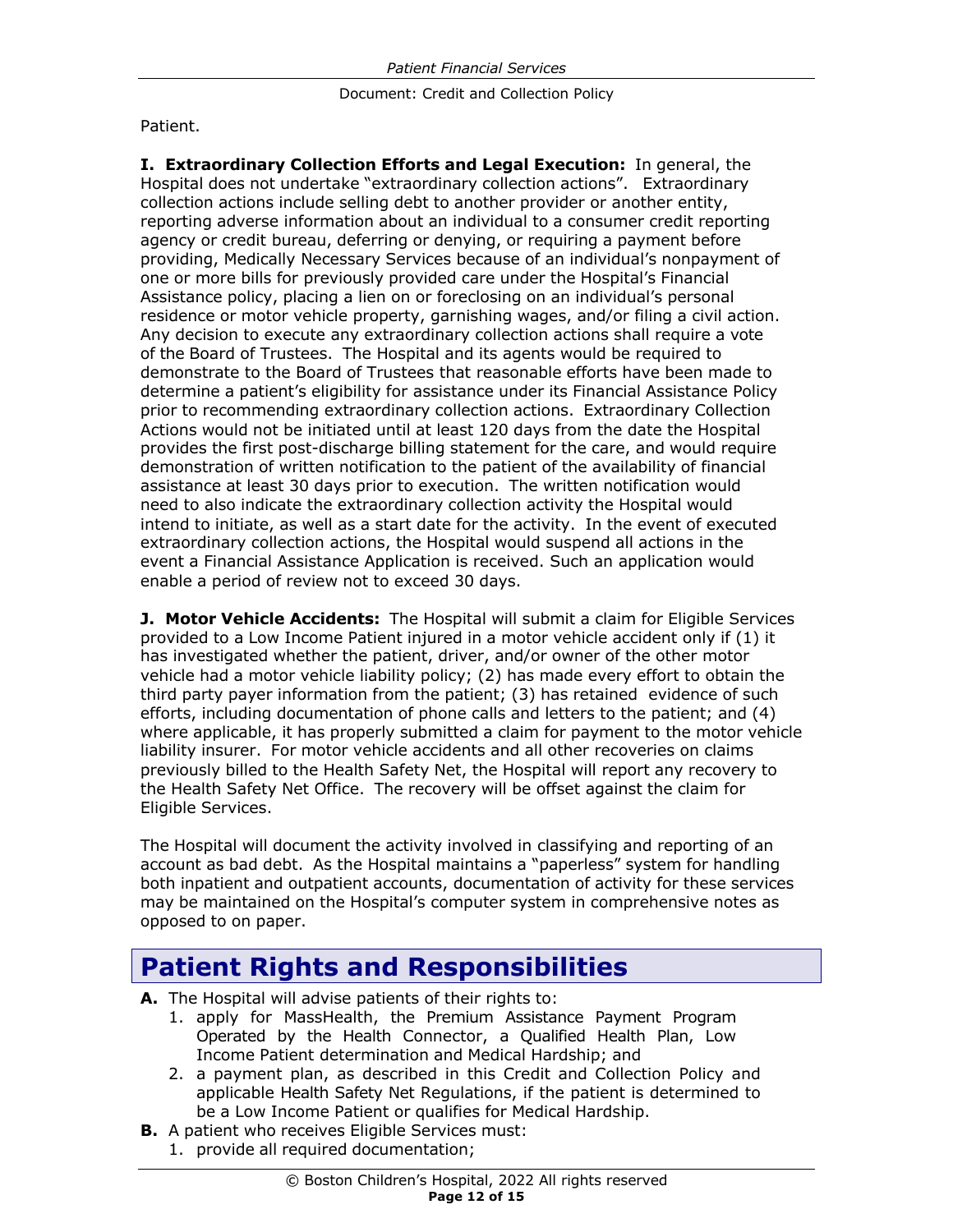- 2. inform MassHealth of any changes in MassHealth MAGI or Medical Hardship Family Countable Income (as described in the Health Safety Net Regulations) or insurance status, including but not limited to income, inheritances, gifts, and distributions from trusts, the availability of health insurance and third-party liability;
- 3. track the patient deductible and provide documentation to the Hospital that the deductible has been reached when more than one family member is determined to be a Low Income Patient or if the patient or family members receive Eligible Service from more than one provider; and
- 4. inform the Health Safety Net Office or MassHealth Agency when the patient is involved in an accident, or suffers from an illness or injury, or other loss that has or may result in a lawsuit or insurance claim. The patient must:
	- a. file a claim for compensation, if available; and
	- b. agree to comply with all requirements of M.G.L. c. 118E, including, but not limited to:
		- (1) assigning to the Health Safety Net Office the right to recover an amount equal to the Health Safety Net payment provided form the proceeds of any claim or other proceeding against a third party;
		- (2) providing information about the claim or any other proceeding, and fully cooperating with the Health Safety Net Office or its designee, unless the Health Safety Net Office determines that cooperation would not be in the best interests of, or would result in serious harm or emotional impairment to, the patient;
		- (3) notifying the Health Safety Net Office or MassHealth Agency, in writing, within 10 days of filing any claim, civil action, or other proceeding; and
		- (4) repaying the Health Safety Net from the money received from a third party for all Eligible Services provided on or after the date of the accident or other incident after becoming a Low Income Patient for purposes of Health Safety Net payment, provided that only Health Safety Net payments provided as a result of the accident or other incident will be repaid.

**Publication/Availability of Credit and Collection Policy, Provider Affiliate List, Billing Invoices and Financial Assistance Approval/Denial Letters, Financial Assistance Policy and Plain Language Summary, Uninsured Patient Discount Policy, and Amounts Generally Billed Calculation**

A. Patients, Guarantors and other members of the public may obtain a copy of this Credit and Collection Policy, List of Provider Affiliates, Sample Billing Invoices and Financial Assistance Approval/Denial Letters, the Financial Assistance Policy and Plain Language Summary, the Uninsured Patient Discount Policy, and the Amounts General Billed Calculation free of charge by any of the following methods:

1. Internet Posting: This Credit and Collection Policy and other documents are available online at: **www.childrenshospital.org/financialassistance**.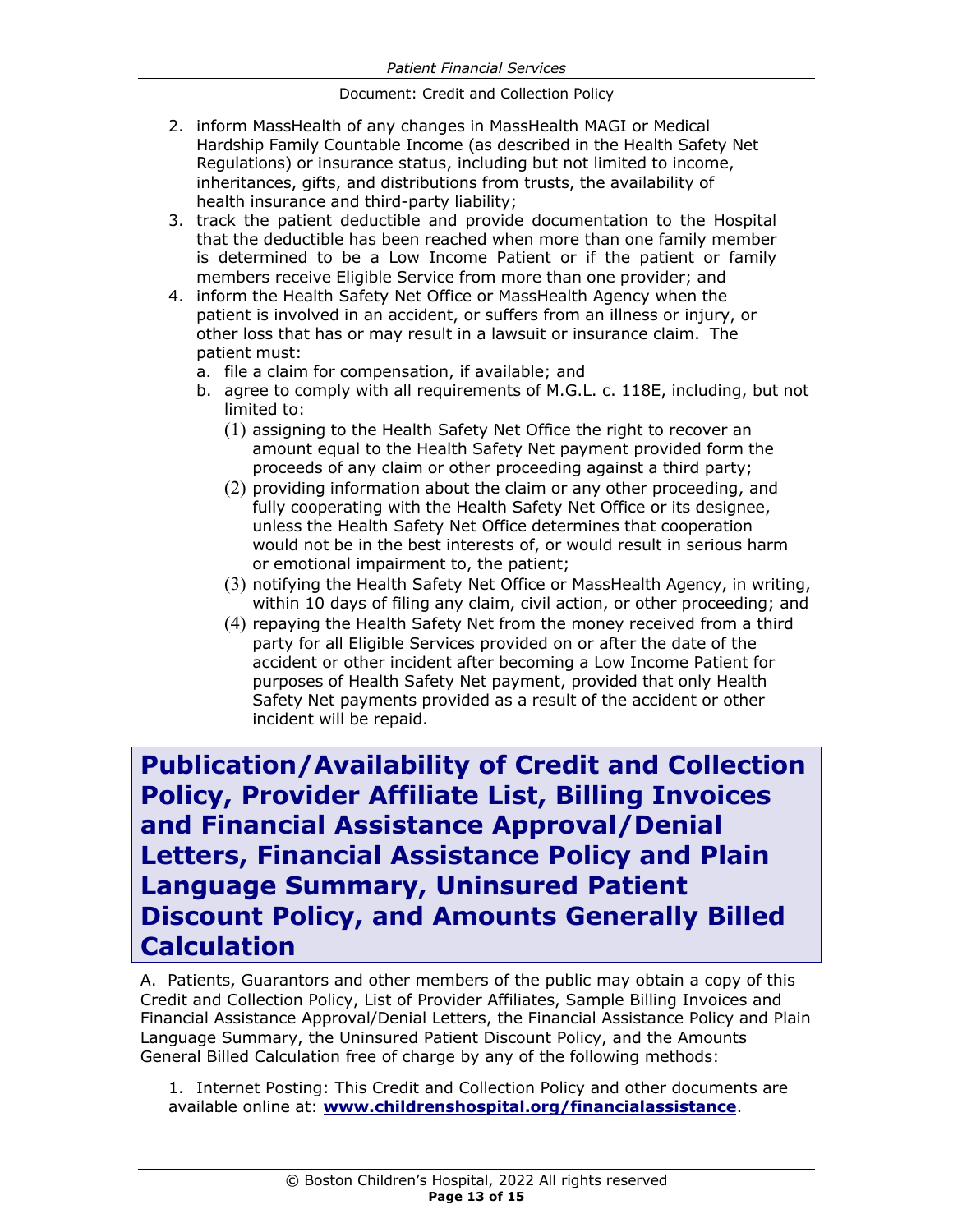- 2. In-Person: Paper copies of the Hospital's (i) Credit and Collection Policy, (ii) Provider Affiliate List, (iii) copies of billing invoices and financial assistance approval/denial letters, (iv) Financial Assistance Policy and a Plain Language Summary, (v) Amounts Generally Billed Calculation, and (vi) Uninsured Patient Discount Policy, are available at the Hospital facility located at 300 Longwood Avenue, Boston, MA, Farley Building room 160.
- 3. By Mail: The public may also request copies of these documents by mail by calling Patient Financial Services Customer Support at (617)-355-3397 and/or Patient Financial Counseling at 617-355-7201.

B. Foreign language translations of this Credit and Collection Policy, Financial Assistance Policy, the Financial Assistance Policy Plain Language Summary, the Financial Assistance Application, the Uninsured Patient Discount Policy and the Amounts Generally Billed Calculation are available in several languages to assist those with limited English proficiency.

C. On-site Communication: The Hospital will make efforts to communicate its Credit and Collection policies through several methods.

- 1. Signs will be placed in inpatient, clinic and admission/registration, areas regarding the availability of financial assistance and its Credit and Collection policies.
- 2. Public displays or other measures reasonably calculated to attract visitors' attention will be conspicuously posted at various locations throughout the Hospital, including, without limitation, at inpatient, clinic and emergency admission/registration areas.
- 3. Copies of this Credit and Collection Policy will be offered to all patients either at time of admission or as part of the discharge process.

# **Additional/Related Documents, Policies and Programs**

- 1. List of Provider Affiliates
- 2. Samples of billing invoices and financial assistance approval/denial letters
- 3. Financial Assistance Policy
- 4. Plain Language Summary for Financial Assistance Policy
- 5. Financial Assistance Application
- 6. Uninsured Patient Discount Policy
- 7. International Patient Financial Assistance Program

### **Document Attributes**

| <b>Title</b>                   | Credit and Collection Policy                                                                                                                                        |                                           |                         |
|--------------------------------|---------------------------------------------------------------------------------------------------------------------------------------------------------------------|-------------------------------------------|-------------------------|
| <b>Authors</b>                 | Director of Tax and Financial<br><b>Regulatory Compliance</b>                                                                                                       | <b>Effective Date</b>                     | 9/30/2016               |
| Reviewed/<br><b>Revised by</b> | Stella Parry, Lead General<br>Counsel, Boston Children's<br>Hospital<br>Paul Pecoraro, Vice President,<br>Patient Financial Services, Boston<br>Children's Hospital | <b>Dates Reviewed/</b><br><b>Revised:</b> | 12/7/2021<br>12/10/2021 |